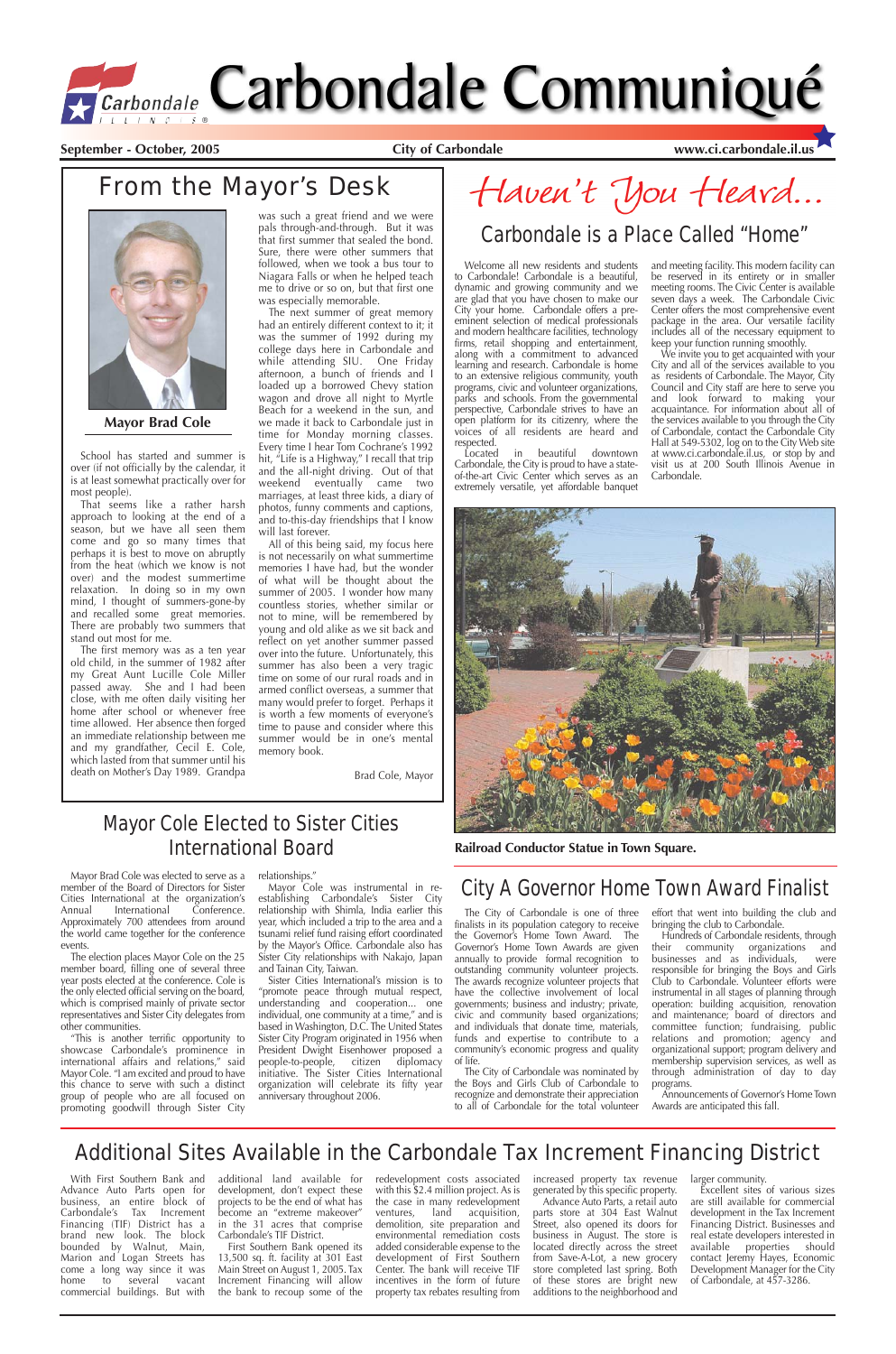**2** Carbondale Communiqué

It's kick-off time for the second round of Carbondale Conversations for Community Action, the study circles program sponsored by the Carbondale Human Relations Commission. Join us on September 17, 2005 at 2:00 p.m. at the Carbondale Civic Center. There will be music and refreshments, speakers, and a panel discussion to kick-off the new round and to discuss the action ideas that came out of last year's program. The event is free and the public is encouraged to attend.

The topic this year is Community and Police Working Together. This is a communitywide program that will include people from all walks of life taking part in meaningful dialogue and constructive actions. Both SIUC and Carbondale Police Departments will participate. All who call Carbondale home are invited to participate in these small group discussions, led by trained facilitators and held at various sites throughout the city. The small groups, called study circles, will talk about police and residents building relationships in Carbondale. Ideas and recommendations from each of these small groups will be collected, and all participants will gather for an Action Forum, where individuals and groups can commit to future actions. Information and recommendations will also be included in an advisory report to the Human Relations Commission.

Small group discussions will be taking place from September 18October 31, 2005 at various times and locations in Carbondale. The Action Forum is scheduled for November 4, 2005.

The deadline for registration is September 3rd. New people can be added until September 17, 2005, although prior registration is encouraged. Groups will be meeting every day of the week: in the mornings (Tues, Fri, Sat); afternoons (Mon, Wed, Thurs, Sat, Sun); and evenings (Mon, Tues, Thurs, Sat). Stop by City Hall for a registration form or contact studycircles@ci. carbondale.il.us or call 549 5302 x386. More information is available on the Web site ci.carbondale.il.us/ government/human\_relations. html. Click on Carbondale Conversations for Community Action.

### Study Circles Discussions Kick-Off Sept. 17, 2005

Haven't you Heard...

### Carbondale Es Elegible para Programas de Vivienda del USDA

### Com-Pac International, Other Local Employers Expanding in Carbondale



**Construction work is nearing completion on a 10,000 sq. ft. addition to Com-Pac International, which manufactures flexiible plastic packaging at 800 Industrial Park Road. The addition is Com-Pac's third expansion in seven years.**



**Remedy Express, a growing small business, has completed construction of a new building in Carbondale's Bicentennial Industrial Park. Remedy Express is a trucking and logistics firm.**



**Ward Chrysler is continuing its major redevelopment at 1412 West Main. Construction is underway on a 15,000 sq. ft. building. Upon completion, Ward will demolish the existing building to make room for more vehicle inventory.**

Los nuevos compradores de casas que busquen instalarse en Carbondale encontrarán ahora más facilidades en el proceso de establecer su vivienda, gracias al Congresista Jerry Costello quien, con la ayuda del Alcalde Brad Cole y del Administrador de la Ciudad Jeffrey Doherty, hizo pasar un cambio legislativo que hace a Carbondale elegible para la financiación de viviendas a bajo costo a través del Departamento de Agricultura de los Estados Unidos.

> The City of Carbondale is accepting applications for the Community Development Assistance Program (CDAP) Housing Rehabilitation Program. The grant funds are available to rehabilitate homes in the targeted portion of northeast Carbondale which is located north of James and Thelma Walker Avenue. Eligibility for the CDAP Housing Rehabilitation Program is limited to low income homeowners.

La legislación para reclasificar a Carbondale como una comunidad rural con el propósito del programa de vivienda de Desarrollo Rural fue introducida por el congresista Jerry Costello y aprobada por el Congreso. El Presidente Bush firmó la ley en diciembre. Hay fincanciación disponible a través de los programas de vivienda de Desarrollo Rural del USDA, para la compra de casas nuevas y existentes, para la reparación de viviendas, para complejos residenciales de alquiler módico y para ayuda especial para la reparación de viviendas de ciudadanos de la tercera edad.

El Alcalde Brad Cole y el Administrador de la Ciudad Jeffrey Doherty le pidieron al Congresista Costello que pusiera su empeño en lograr el cambio. Antes del cambio legislativo, Carbondale era demasiado grande para calificar para programas de vivienda de Desarrollo Rural, con la población estudiantil de la ciudad incluida en el censo. La nueva designación hará a Carbondale ahora más competitiva con los alrededores en el mercado de viviendas.

Carbondale era la única comunidad del sur de Illinois al exterior del área Metro Este no era elegible para el programa.

Desarrollo Rural del USDA tiene varios programas. Tres de los programas están dirigidos a propietarios o compradores de

residencias unifamiliares. Otros programas están dirigidos a residencias multi-familiares, y a los gobiernos locales y a las agencias sin ánimo de lucro que tengan un lugar de urbanización para personas de bajos y de muy bajos ingresos.

De acuerdo con un comunicado de prensa release del USDA, la mejor oportunidad para que una mayoría de residentes del área utilice estos programas es a través del Programa de Préstamo<br>Garantizado. Bajo este Garantizado. programa, hay financiación dispononible para personas con ingresos entre moderados y muy bajos. Los compradores de casas que cumplan con los requisitos de este programa, trabajancon prestamistas locales para obtener un préstamo hipotecario garantizado por Desarrollo Rural. El préstamo puede ser hasta del 100 por ciento del valor de la casa sin cuota inicial, a un interés fijo por 30 años. restricciones sobre el precio de compra máximo. Com o el gobierno respalda el préstamo,<br>no se requier seguro de no se requier hipoteca lo que suministra un beneficio financiero adicional para el comprador de la casa.

Los Programas de Vivienda de Desarrollo Rural del USDA no sólo beneficiarán a Carbondale, sino también a sus alrededores, incluyendo a Murphysboro, Pomona y Makanda. Desarrollo Rural del USDA es una agencia de préstamos que brinda igualdad de oportunidades sin discriminación. Además de vivienda, esta agencia provee programas de crédito rural para instalaciones comunitarias, para desarrollo de acueductos y alcantarillados, y para negocios. Para más información sobre estos programas llame al 618/ 993-5396, extensión 4 o visite el sitio Web del USDA www.rurdev. usda.gov/il.

### Housing Rehabilitation Grant Deadline Sept. 19, 2005

Income limits set by the U.S. Department of Housing and Urban Development for participation in the program are based on the number of persons in the household: one person, \$27,650; two persons, \$31,600; three persons, \$35,500; four persons, \$39,500; five persons, \$42,700; six persons, \$45,850; seven persons, \$49,000; and eight persons, \$52,150.

Persons who own and occupy

their own home in northeast Carbondale north of James and Thelma Walker Avenue, who meet the income eligibility criteria listed above, and who are interested in receiving a grant to rehabilitate their home should immediately call 457-3246 or 457-3237 or visit the Development Services Department at City Hall to receive application materials. The deadline for submitting applications is September 19, 2005.

### Matching Grants Available for Energy Conservation Projects

program still has grant funds available from the Illinois Department of Commerce and Economic Opportunity to provide

The Rebuild Carbondale matching grants to businesses or not-for-profit organizations for energy conservation projects. The grants are for up to \$500 and must be matched by funds provided by

the business or organization. Interested businesses or not-forprofit organizations should contact James Mathias at 453- 7016 or mathias@engr.siu.edu.

### Community Organizations May Request Funds For FY2007

Each year Carbondale community organizations may request funding from the City of Carbondale to help fund services to Carbondale residents. The City of Carbondale is now accepting pre-applications from community<br>organizations for funding organizations for consideration in the City's

FY2007 budget which begins May 1, 2006.

Pre-application forms are available from the Community Services Department at the Carbondale City Hall/Civic Center, 200 South Illinois Avenue. Forms may also be obtained from the City's web site

at www.ci.carbondale.il.us or by calling the Community Services Department at 457-3229.

For funding consideration, a completed pre-application must reach the Community Services Department by 5:00 p.m. on Friday, October 21, 2005.

### Carbondale Bikeway Maps Available

Bicycle enthusiasts in Carbondale and surrounding areas have a resource to take advantage of when planning their recreational bicycling or for utilizing as a means of safe transportation by bicycle through the City. The Carbondale<br>Bikeway Map identifies **Bikeway** Carbondale's on-street and offstreet bikeways. The Bikeway Map also includes the Illinois Official

Bicycle Map for Jackson County and the Surrounding Area, and Bicycle Rules and Safety Tips. The maps are available at Carbondale Bicycle Shops, the Carbondale Chamber of Commerce, the Carbondale Convention and Tourism Bureau, the Carbondale Police Department , and the information booth located in the Carbondale City Hall/Civic Center.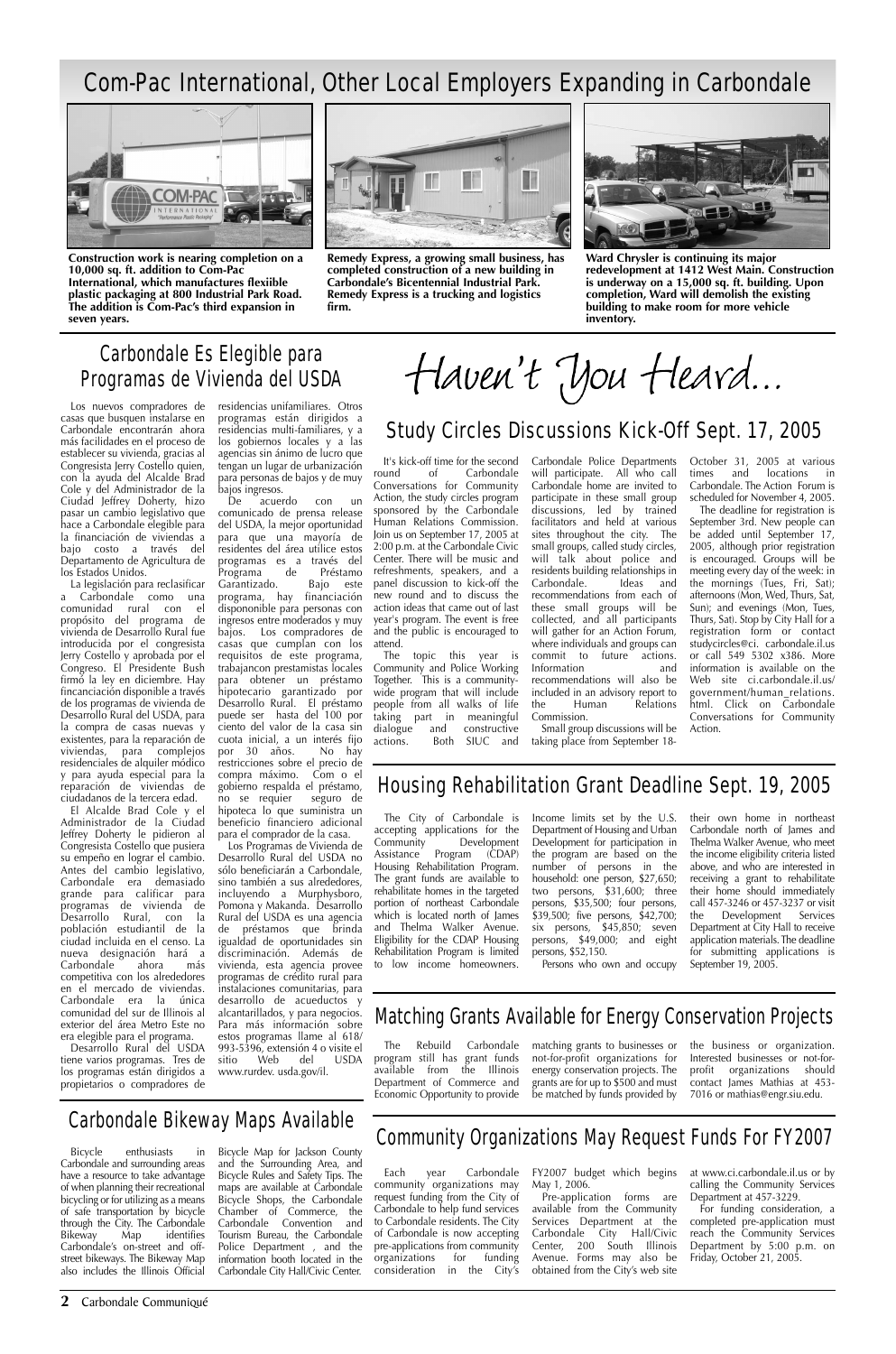Carbondale Communiqué **3**

Carbondale has taken significant steps to encourage growth in the community through elimination of property taxes, construction of new and expanded school facilities, and through creation of and participation in housing programs to encourage home purchasers and owners, builders and developers to join our community and help our community grow.

#### **· Home Buyer Assistance Program**

This program provides assistance with down payment and closing costs not to exceed \$12,000. It also provides funding for rehabilitation of the property to bring the dwelling up to the City's current housing codes. Income eligibility must be less than or equal to 80% of the area median income. Persons interested in participating in the Homebuyer Assistance Program should contact the Western Egyptian Economic Opportunity Council at 618/965-3193.

In recent years, the City of bounded on the south by the north side of East James & Thelma Walker Avenue, on the north and west by the railroad tracks, and on the east by the City limits. Income eligibility must be less than or equal to 80% of the area median income. This grant is<br>provided by the Illinois provided by the Illinois Department of Commerce and Economic Opportunity and is used to bring homes in this area up to code. The City is accepting applications from eligible owner occupants until September 19, 2005 from the current CDAP grant.

#### **· Community Development Assistance program (CDAP)**

The City of Carbondale has been selected to implement the Housing Rehabilitation Program within the targeted area of northeast Carbondale which is

#### **· Single Family Owner Occupied Rehabilitation Program (SFOOR)**

The City of Carbondale has been selected to implement the SFOOR Program within the targeted areas of northeast and northwest Carbondale and Tatum Heights. Income eligibility must be less than or equal to 80% of the area median income. The maximum to be spent for rehabilitation on a home is \$40,000. This grant is provided by the Illinois Housing Development Authority and is also used to bring homes in this area up to code. The City has already received applications from homeowners for the current grant, but anticipates taking applications again next year.

#### **· The Home Ownership Program**

The Home Ownership Program is comprised of the New Home Construction Grant and the<br>Infrastructure Improvement Improvement Grant.

**The New Home Construction Grant** offers prospective home owners or builders a \$3,500 payment upon the completion of a new residential structure in existing subdivisions and on infill property. Any building and zoning fees, as well as City water and sewer tap fees, are waived. The residential structure must be owner occupied.

included.<br>The first The first oral history orientation is scheduled for 8:30 a.m., Saturday, October 8, 2005, and will be held at Bethel AME Church at 316 E. Jackson Street. A second session is scheduled for 6:30 p.m., Thursday, October 20, 2005, and will be held in Room 103 of the Carbondale Civic Center. The sessions are designed to present equivalent information and are open to any persons who would like to attend.

**The Infrastructure Improvement Grant** offers developers of new subdivisions \$5,000 per improved lot. In addition, any building permits or zoning certificate fees required by the City of Carbondale are waived once a new residential structure is constructed on the lots. The residential structures must be owner occupied and the lots must have a set maximum sales price.

For additional information about the housing programs available through the City of Carbondale, call the<br>Development Services Development Department at 457-3235.

## Haven't You Heard...

### City Provides Incentives to Make Carbondale "Home"

### Preservation Commission Events

Members of the Carbondale Preservation Commission were pleased to welcome new and returning students back to Carbondale at the "Meet Me on Main Street" event on Saturday, August 20, 2005. During the event the Preservation event the Preservation Commission presented the City of Carbondale's Photo Display<br>which contains historic contains photographs and information about the Carbondale area. The Commission also provided information regarding the Commission's upcoming events.

On September 19, 2005, the Preservation Commission will be hosting a tram tour of the West Walnut Historic District. The tour will showcase some of the oldest homes in Carbondale while also giving an explanation of what it means to be a National Historic District. The tour will gather at 5:30 p.m. at the Carbondale City Hall/Civic Center and participants will commence, via tram at 5:45 p.m. The tour is open to any persons who would like to attend. Please reserve your space on the tram by calling 457-3235.

The Education and Technical Assistance Committee of the Carbondale Preservation Commission will also be hosting two oral history orientations in October. The orientations will give interested participants the chance to familiarize themselves with issues involved with conducting an oral history interview. Preservation Commissioners will detail the use of appropriate equipment and methodology for oral history collection. Further information about the City of Carbondale's Oral History project will also be

For further information on any of the events of the Carbondale Preservation Commission, please feel free to contact the Planning Services Division at 457-3235.

When you visit the City of Carbondale's Web site you will notice we have made it easy for you to navigate your way through City government. The City's Web site provides information at your fingertips about Carbondale and Southern Illinois, with expanded links to the City's resources as well as to the region. In addition, City of Carbondale water and sewer bills can be paid on-line.

The City of Carbondale has partnered with the Office of the Illinois State Treasurer to offer services within E-Pay. The E-Pay program was launched under a state master services agreement that is available for local units of government in Illinois. E-Pay allows a user to make payments through the Internet with MasterCard, American Express and Discover credit card brands. The service, which other cities<br>including Champaign and including Champaign Bloomington use, can be accessed through the City of

Carbondale's Web site.

Payments are being accepted now via the City of Carbondale's expanded Web site at www.ci.carbondale.il.us. There is a link for On-Line Bill Payments with instruction to the user, or questions may be answered by calling a Customer Service Representative in the City of Carbondale Water Services Office at 549-5302.

### City Web Site Offers On-Line Bill Payment Options

### Help Improve Your Community

The City offers curbside refuse and recycling collection service throughout the residential community. Refuse is collected weekly for a small fee by the Refuse and Recycling Division. All residential garbage and refuse must be collected at least weekly by the City or by a licensed private refuse hauler. All garbage and refuse stored outside must be in a rigid metal or plastic container with a tight fitting lid. Refuse placed at curbside for collection may be placed after 6:00 p.m. the evening before the collection. Refuse bags are allowed to be placed at curbside for collection provided the bags are at least 1.2 mils thick and the bags are placed at curbside no sooner than 6:00 a.m. on collection day. To schedule service call 457-3625 or stop by the City Hall Revenue Office at 200 South Illinois Avenue. Questions concerning the storage of garbage and refuse may be directed to the Building and Neighborhood Services Division at 457-3237.

|                                                                                                                                                                                                                        |                                                                                                                                                                                                                                                                                                                                                                                                                 | Address: and the state of the state of the state of the state of the state of the state of the state of the state of the state of the state of the state of the state of the state of the state of the state of the state of t |
|------------------------------------------------------------------------------------------------------------------------------------------------------------------------------------------------------------------------|-----------------------------------------------------------------------------------------------------------------------------------------------------------------------------------------------------------------------------------------------------------------------------------------------------------------------------------------------------------------------------------------------------------------|--------------------------------------------------------------------------------------------------------------------------------------------------------------------------------------------------------------------------------|
| Monday Route:                                                                                                                                                                                                          | All residences east of the railroad tracks.                                                                                                                                                                                                                                                                                                                                                                     |                                                                                                                                                                                                                                |
| Tuesday Route:                                                                                                                                                                                                         | All residences west of South Oakland, south of West Main Street, and east of Little<br>Crab Orchard Creek (Except those residences on the west side of South Oakland<br>from West Main to Chautauqua).                                                                                                                                                                                                          | <b>Location of Project:</b>                                                                                                                                                                                                    |
| Wednesday Route:                                                                                                                                                                                                       | All residences south of West Sycamore, north of West Main Street and west of the<br>railroad tracks, and all residences south of West Main Street, west of the railroad<br>tracks and east of South Oakland. (Includes the north side of West Sycamore from<br>North University to the intersection of West Main and West Sycamore; and the<br>west side of South Oakland from West Main Street to Chautauqua). | Nature of Project: __________                                                                                                                                                                                                  |
| Thursday Route:                                                                                                                                                                                                        | All residences north of West Sycamore and west of the railroad tracks and all<br>residences west of Little Crab Orchard Creek. (Except the residences on the north<br>side of West Sycamore from North University to the intersection of West<br>Sycamore and West Main).                                                                                                                                       |                                                                                                                                                                                                                                |
|                                                                                                                                                                                                                        | ** Note: In the event that a holiday is on a week day, trash will be collected on<br>the day following the regularly scheduled pick-up day.                                                                                                                                                                                                                                                                     |                                                                                                                                                                                                                                |
| The City also operates a Landscape Waste Collection Program and a convenient Recycling Program.<br>For more information about these programs contact the Maintenance and Environmental Services Office<br>at 457-3275. |                                                                                                                                                                                                                                                                                                                                                                                                                 |                                                                                                                                                                                                                                |

### Weekly Refuse and Recycling Services Available

**City of Carbondale Community Investment Program Proposal**

#### **Program proposed by:**

Name: \_\_\_\_\_\_\_\_\_\_\_\_\_\_\_\_\_\_\_\_\_\_\_\_\_\_\_\_\_\_\_\_\_\_\_\_\_\_\_\_\_\_\_\_\_\_\_\_\_\_

Carbondale has a Community Investment Program (CIP) Five Year Plan that is updated on an annual basis and the City of Carbondale is interested in your suggestions for improvements that can be made to enhance your neighborhood. Projects included in the Community Investment<br>Program are for street are for street reconstruction, storm sewer construction, sanitary sewer construction or replacement, sidewalks, traffic signals, public buildings, water or wastewater treatment plant construction or expansion and bicycle paths.

The City of Carbondale Planning Commission's Community Investment Program Committee reviews the projects recommended by City residents and the City's Comprehensive Plan. The Committee formulates the recommendations that the

Planning Commission makes to the City Council in November for consideration in the upcoming fiscal year budget.

The City Council then makes a determination as to which projects should be included in the Community Investment Program Five Year Plan. During City budget preparation this winter, City staff will work to match approved projects with available funds.

If you would like to propose capital improvement projects for inclusion in the next Community Investment Program Five Year Plan, please complete and submit the form below to the City Manager's Office, P.O. Box 2047, Carbondale, IL 62902-2047. Proposals must include the location of the project and the nature of the project. Deadline for submission of proposals is November 15, 2005.